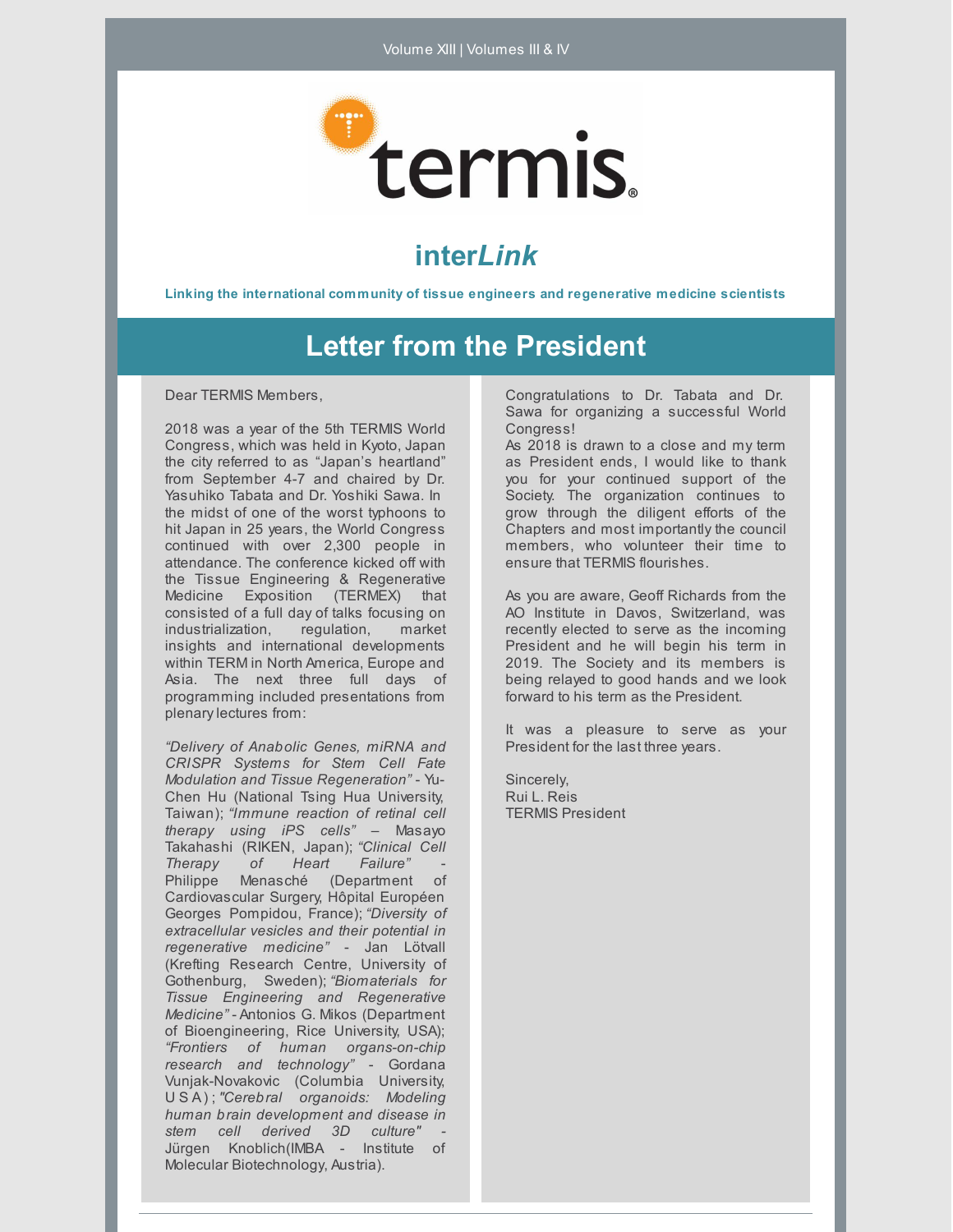

# **2018 TERMIS World Congress Overview**



### **From the 2018 World Congress Chairs:**

**Yasuhiko Tabata**, Ph.D.,D.Med.Sci.D,Pharm of Institute for Frontier Life and Medical Sciences, Kyoto University and **Yoshiki Sawa**, MD.,Ph.D. of Graduate School of Medicine, Osaka University

Over 2,400 people from 53 coutries attended the 5<sup>th</sup> TERMIS World Congress Kyoto held from September 4 to 7, 2018, at the Kyoto International Conference Center, Kyoto, Japan. The TERMIS-WC Kyoto 2018 is the premier event for the dissemination of cutting edge research in tissue engineering and regenerative medicine and the purpose is the worldwide advancement of both the science and technology of tissue engineering and regenerative medicine.

This year's meeting was co-chaired by **Yasuhiko Tabata** , Ph.D.,D.Med.Sci.D,Pharm of Institute for Frontier Life and Medical Sciences, Kyoto University and **Yoshiki Sawa**, MD.,Ph.D. of Graduate School of Medicine, Osaka University, Japan, who worked together with an Internationl and Local Advisory Committees or the board members of the Japanese Societyfor Regenerative Medicine (JSRM) to crete the TERMIS-WC Kyoto 2018 programs.The TERMIS-WC 2018 Kyoto was co-hosted with JSRM.

Regenerative medicine is defined as an advanced medicine technology that enhances the naturalhealing potential of the body, which is based on the cells ability for proliferation and differentiation. If regenerative medicine is realized, it will be an ideal therapy to gently implement to the human body. Our scientists and clinicians are working diligently to bring regenerative medicine therapies to the patients.

Regenerative medicine is classified into two fields: regeneration therapy and regeneration research. Regenerative research includes cell research and drug discovery. To realize both the regeneration therapy and research, it is of prime importance to enhance the cells ability for proliferation and differentiation. To further improve both the fields, the further development of stem cell biology is undoubtedly necessary. In addition, it is practically indispensable to develop biomaterials technology and methodology, so-called tissue engineering to provide cells with a good, local environment to allow to enhance the cells ability for tissue regeneration.

To realize the regeneration therapy, there are two practical approaches: cell transplantation and tissue engineering. In the former, cells with a high ability for proliferation and differentiation are expanded in vitro and transplanted into the body. Based on the inherent ability of cells transplanted for tissue regeneration, tissue repair and disease healing are expected. Tissue engineering is a newly emerging biomedical technology or methodology with biomaterials to provide a local environment which enables cells to enhance their proliferation and differentiation for cell-induced tissue regeneration. Cell transplantation therapy will be further improved bycombining with tissue engineering. In addition to the scientific technology, discussion about the quality control of cells, life ethics, and regulation is required to bring the regenerative medicine therapies to fruition. Regenerative medicine is an interdisciplinary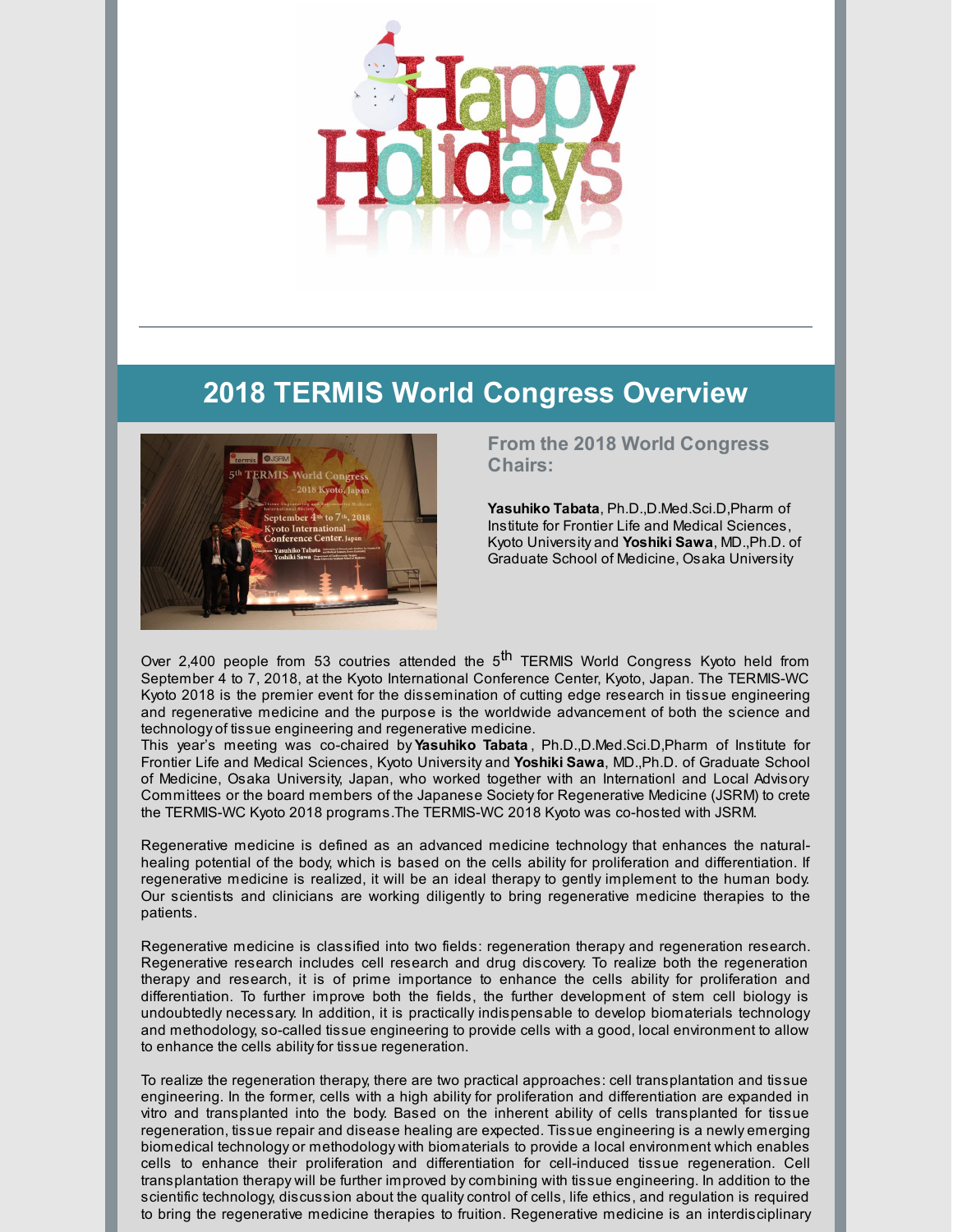field it is imperative for the collaboration and integration of industry, government, and academia in order to further the developmentsof regenerative medicine therapies.

Based on this concept, the theme for the 2018 TERMIS-WC is "**Integration of Industry, Government, and Academia for Regenerative Medicine**," reflecting the importance of strong cooperation of Industry-Government-Academia to realize tissue engineering and regenerative medicine. To this end, the 2018 scientific program will focus on the innovative technologies, regulation, and commercialization within tissue engineering and regenerative medicine. The following 3 points which characterze this meeting are;

- 1) The WC discusses the innovative technologies, legal regulation, and commercialization related to tissue engineering and regenerative medicine. Symposia, Oral and Poster Presentations
- 2) The WC brings together researchers, scientists, clinicians, trainees, and students from both academia and industryto exchange the ideas and discuss critical developments in the field of TERM.

Symposia, SYIS Activities, Exhibition, and Luncheon Seminars etc.

- 3) The WC gives participants a chance to touch Kyoto tradition and culture.
	- Social Events (at Kiyomizu-dera temple of world heritage), Japanese Sake, Japanese Tea

As a preview event of TERMIS-WC, the Tissue Engineering & Regenerative Medicine Exposition 2018 (TERMEX2018) was organized on September 4, 2018. Unfortunately, a typhoon passed through near Kyoto, and some people could not come to attand the world congress due to the typhoon cancellation of some airlines and train. However, even though the bad weather, 1,200 people attended the TERMEX2018 for activated discussion. This event was an exposition which aims to introduce the very up-to-date situation of industrialization, regulation, market insights, international development and other surrounding issues of Tissue Engineering/Regenerative Medicine field of eight countries from North America, Europe and Asia-Pacific regions. In TERMEX 2018, each country's unique approach will be revealed and it will be an excellent opportunity to develop relationship with TE/RM players attending 2018 TERMIS-WC from all around the world in convivial atmosphere. After the TERME exposition, a social gathering (mixer) of TERMEX 2018 and a Welcome Reception of TERMIS-WC were held at the same time to promote world-wide technological and human interactions. At the welcome reception, participants enjoyed watching the "Nou" performance of a traditional Japanese dancing.

The scientific program (performed in pallalelly 10 rooms) composed of 7 Plenay Lectures**: Cell Therapy Using iPS Cells**, Dr Masayo Takahashi (RIKEN, Japan), **Exosome: the Next Generation MSC Therapy**, Dr Sai-Kiang Lim (Institute of□Medical Biology, A\*STAR, Singapore), **Frontiers of Human Organs-on-Chip Technology**, Professor Gordana Vunjak-Novakovic (Columbia University, USA)**, Delivery of Anabolic Genes, miRNA and CRISPR Systems for Stem Cell Fate Modulation and Tissue Regeneration**, Professor Yu-Chen Hu (National Tsing Hua University, Taiwan)**, Clinical Cell Therapy of Heart Failure**, Professor Philippe Menasché (Department of Cardiovascular Surgery, Hôpital Européen Georges Pompidou, France)**, Cerebral Organoids: Modeling Human Brain Development and Tumorigenesis in Stem Cell Derived 3D Cultur**e, Dr Jürgen Knoblich (Institute of Molecular Biotechnology, Vienna, Austria), and **Biomaterials for Tissue Engineering and Regenerative Medicine**, Profssor Antonios G. Mikos (Department of Bioengineering, Rice University, USA) and 2 Predsidential Lectures**: Overview of TERMIS and Natural Origin Materials for TERM**, Professor Rui L. Reis: President of TERMIS (3B´s Research Group, University of Minho, Portugal) and **Overview of JSRM and Frontier RM in Cardiovascular Area**, Professor Yoshiki Sawa: President of JSRM (Graduate School of Medicine, Osaka University, Japan).

As general and SYIS presentations (2,300 speakers). there were 95 Symposia of different topics (427 speakers), Oral presentations; 4 sessions (35 speakers), Poster presentations; 29 sessions, 1682 speakers, and SYIS presentations: Oral 97 speakers (7 sessions) and Poster 25 speakers, In addtion, Luncheon (company-sposored) Seminars (21 sessions, 37 speakers) and over 80 company exhibitins were organized (over 1,500 company partcipants). Opening, Awards, and Closed Ceremonies or the SYIS Night, Meet the Mentor, and Career Panel to encourage SYIS exchange were also performed. I strongly believe that "Taiko" performance of a Japanese traditional drum at the opening ceremony allowed all the particialnts to feel their WC Kyoto attendance as well as their presence in Kyoto, Japan.

The topics of symposia are;

- RNA interference to promote tissue regeneration
- Gene Delivery in Tissue Engineering
- Discovering Novel Tissue and Blood Proteins for Regeneration
- Mechanobiology and Force Sensing in Regenerative Medicine
- Reconstituting cell niche
- Extracellular Vesicles in Tissue Regeneration
- Regenerative Microenviroment Therapies in Ischemia Organs
- Frontier of research on interstitial cells / extracellular matrix for generating functional tissue and organs
- "Regenerative Medicine with Allogenic Mesenchymal Stem Cells
- The Current Status and Future Prospective -"
- Bioengineering tools enabling the application of MSC as trophic mediators in challenging diseases
- The interactions of biomaterials and stem cells/tissue regeneration
- Injectable scaffolds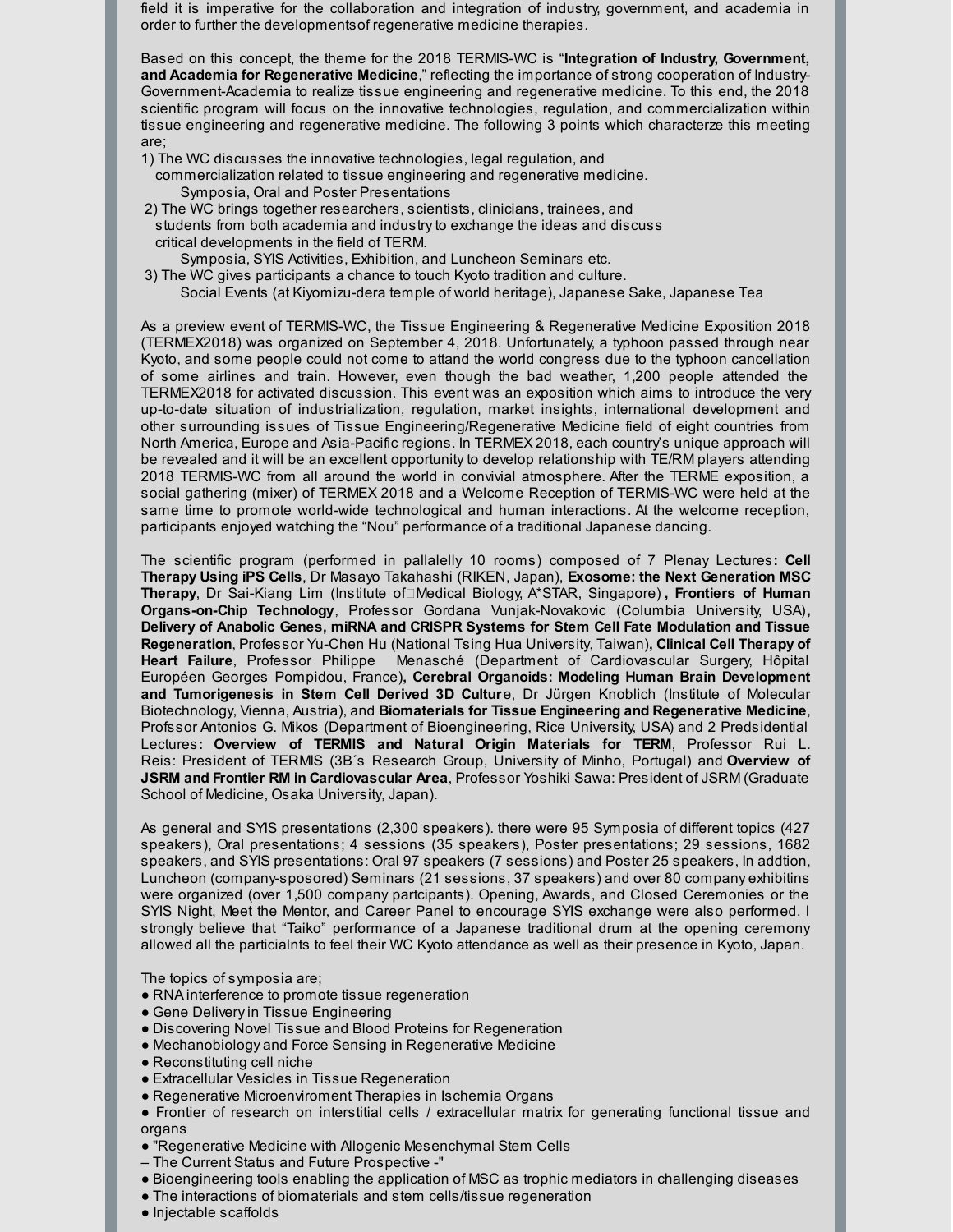● Research Challenges in Stem Cell Culture and Differentiation on Biomaterials targeting for Stem Cell Therapy

- Platelet derivatives and platelet-derived biomaterials in TERM
- Advances in cell encapsulation technologies for regenerative medicineg
- Polymer, Biopolymer, and Matrix-Mediated Delivery of Cell Signaling Proteins
- CLAY MATERIALS FOR HARD AND SOFT TISSUE ENGINEERING: from Bench to Clinical translation
- Electroactive Biomaterials and Electrostimulation in TERM applications
- Biomaterials for Modulating Vasculature: Therapeutic Applications
- Clinical translation of tissue engineering techniques using various biomaterials

● In situ tissue regeneration: endogenous stem cell recruitment, bioactive signals, and biomaterial design

- Elastin in regenerative medicine: biomaterials and biosynthesis
- Development and manufacture of silk-based medical devices: from basic systems to clinical use
- Silk biomaterial matrices
- Multi-Scale Approaches For Complex Tissue Generation
- Live-cell Bioprinting for Tissue Engineering
- Advances in Scaffold-Free, Cell Spheroids-Based Tissue Engineering
- Biomaterials-Bio3D Printing
- Biofabrication: from new technologies to clinical applications
- New frontier strategies in the fabrication of vascularized tissues
- Vascularization in Tissue & Organ Engineering
- In vivo Bioreactor ? In situ Tissue Regeneration
- Scaffold-free strategies to engineer tissue for regenerative medicine

● 4D-Tissue Regeneration: Integration of Cells and Scaffolds in Three-Dimension and Temporal **Regeneration** 

● Recapitulating tumor microenvironments to screen biotherapeutics

● Recent achievements and future perspective of micro-physiological cell culture systems toward in vitro physiology

- Multi-parametric quantitative imaging of live cells in 3D tissue models
- Computational Modeling Stem Cell Fate
- Recall the Regenerative Potential Through Robot Engineering and Mechanical Stimulation
- Laser perforation and alternative strategies for matrix repopulation
- Quantitative X-ray Micro-CT Imaging for Tissue Engineering
- Tissue engineering and regenerative medicine for joint preservation
- Cell therapies for tendon repair ? nature's engineers doing their job
- Regeneration of the Anterior Cruciate Ligament Current Status and Challenges
- Potential of polydactyly-derived cells for regenerative medicine
- Dental pulp regeneration: How can we reach the goal?
- Immunomodulation in orthopaedic and dental tissue engineering
- Translation of novel developments in bone engineering? where do we stand?
- Gene therapy for bone regeneration
- Translating skeletal muscle tissue engineering into clinics
- Regenerative medicine for muscular diseases
- Advanced skeletal regenerative therapies in the context of aging

● Gene2Skin Twinning H2020 Project- Roadmap for advanced genetic engineering-based skin therapies

- Forefront of clinical studyin craniofacial regeneration therapy
- Towards clinical development of advanced nerve conduits for peripheral nerve regeneration
- Advances in neural tissue engineering and regenerative medicine

● Tissue Engineering and beyond in peripheral nerve regeneration - from supportive biomaterials and cells to functional recovery

- Vascular Tissue Engineering
- Recent Advance in Myocardial Tissue Engineering

● Current update of tissue engineering and biomaterial for corneal diseases: what is the bottleneck for translational research?

- Tissue engineering of human vocal fold repair and regeneration
- Innovative devices for the treatment of endocrine/metabolic diseases
- TERMIS-WC Business Plan Competition Finals
- Bringing Cell Therapyto Industrialized Processing for Burns and Wounds"
- Cell manufacturabilityin cell manufacturing process

● Animal models in clinical translation and commercialization of tissue engineering and regenerative medicine therapies - Myths and reality

- Role of Stem Cell Research in Academia
- ISBF-TERMIS Joint Young Scientist Chapters. Biofabrication in TERM
- Regenerative Rehabilitation: the Key to Translating Tissue Engineering and Regenerative **Technologies**
- ●'One Health' Translational regenerative medicine in the veterinarysector
- ●Challenges to Stem Cell Therapy Development and Regulation in Dogs and Cats
- ESAO@Termis 2018 joint Symposium of the Working Groups on Tissue engineering and Bioartificial **Organs**

● Biomaterials and Additive Manufacturing for early intervention of osteoarthritis (H2020-MSCA-RISE BAMOS project)

● Tissue Engineering and Regenerative Medicine of the Cornea: Towards a clinical reality through the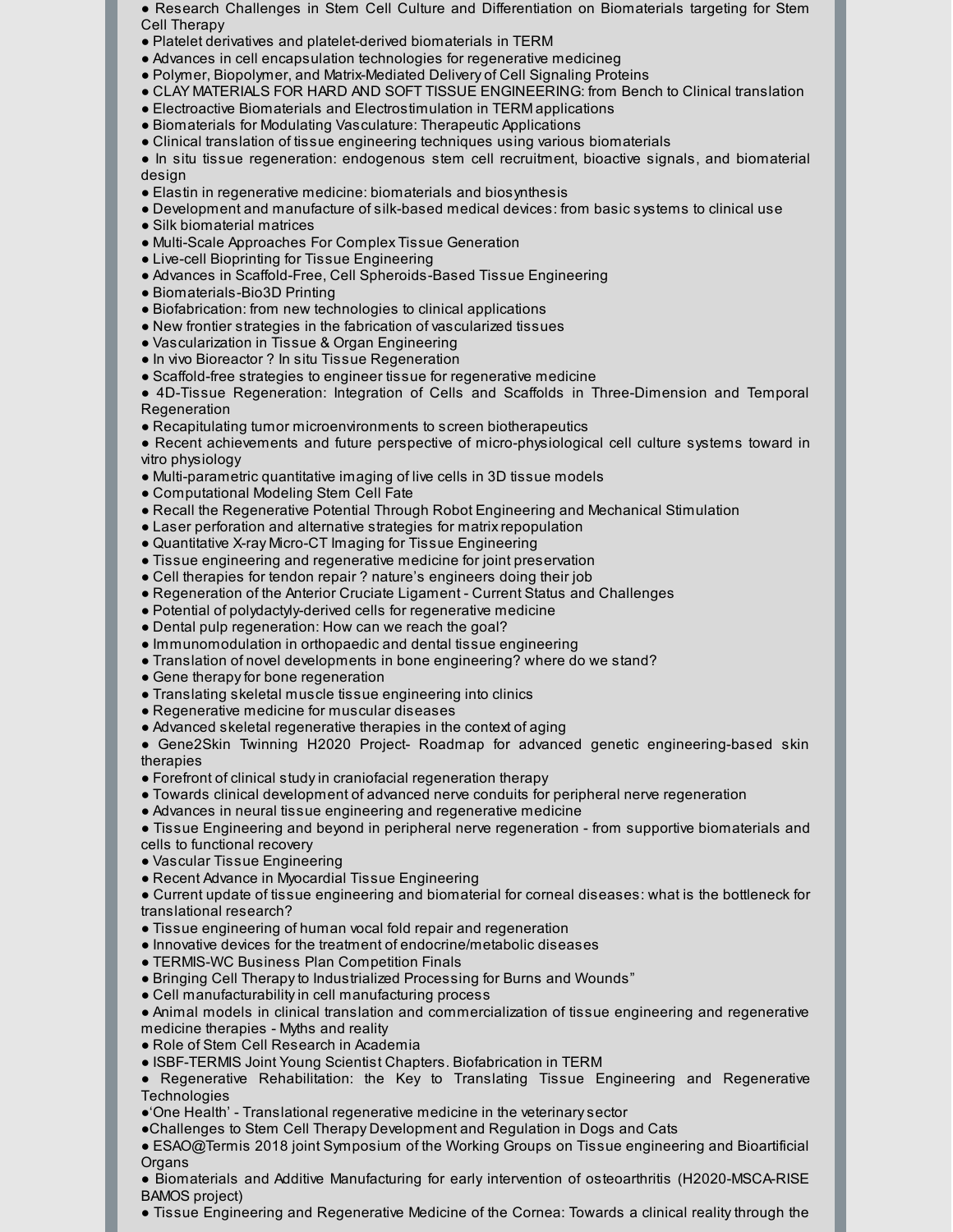cooperation of Industry, Government and Academia

- disease model for a new drug using an iPSC technology
- Progress in cell sheets therapyfor various diseases
- Regenerative therapyfor GI and HPB diseases
- Kidney and endocrine organs
- Regenerative therapyin Reconstructive and Aesthetic Plastic Surgery
- National Projects and Organizational Approaches to Promote and Spread the Regenerative Medicine
- Public-private partnership for research on standardization and validation of methods for tumorigenicity assessment of regenerative medical products (MEASURE)
- Regenerative medicine in opthalmological field
- Cardiovascular regenerative therapy)

The titles of SYIS chaired sessions are;

- ●Biomaterials
- ●Tissue Repair/Angiogenesis/Cell Transplantation
- ●Functionalized materials / Small Molecules / Extracellular Vesicles
- ●Cell Stimulation and Modulation
- ●Organoids / Cell- Tissue Niche
- Technology/Imaging
- ●Additive Manufacturing/Methods

As Gala Event of one scosial event, we organized a night visit of Kiyomizu-tera Temple of a world heritage on September 6. 1,400 people enjoyed Kiyomizu-tera temple chatered for the WC and lighted up. To allow participants to see, feel, and enjoy Kyoto cultures, we served some Japanses Sakes of a traditional spirit at the Poster session and the performance of Kyoto tradition handcraft over the period of WC.

The World Congress organizing teacordially appreciates the support and assistance of commitees and sponsors to succeed in the academic and industrial activities of TERMIS-WC. We are strongly convinced that all the participate in the 2018 TERMIS-WC could bring back good memories and human relationships from Kyoto, Japan.







"Taiko" Performance

"Nou" Performance 2018 FTERM Fellows



## **Interview with Heinz Redl**

BMC Biomedical Engineering recently attended the 2018 TERMIS World Congress, where we had the privilege to meet Prof Heinz Redl, the Chair for TERMIS-Europe and a renowned thought leader in the field of tissue engineering and regenerative medicine. In this interview, Prof Redl shares his insights on TERMIS, his research philosophy and highlights, as well as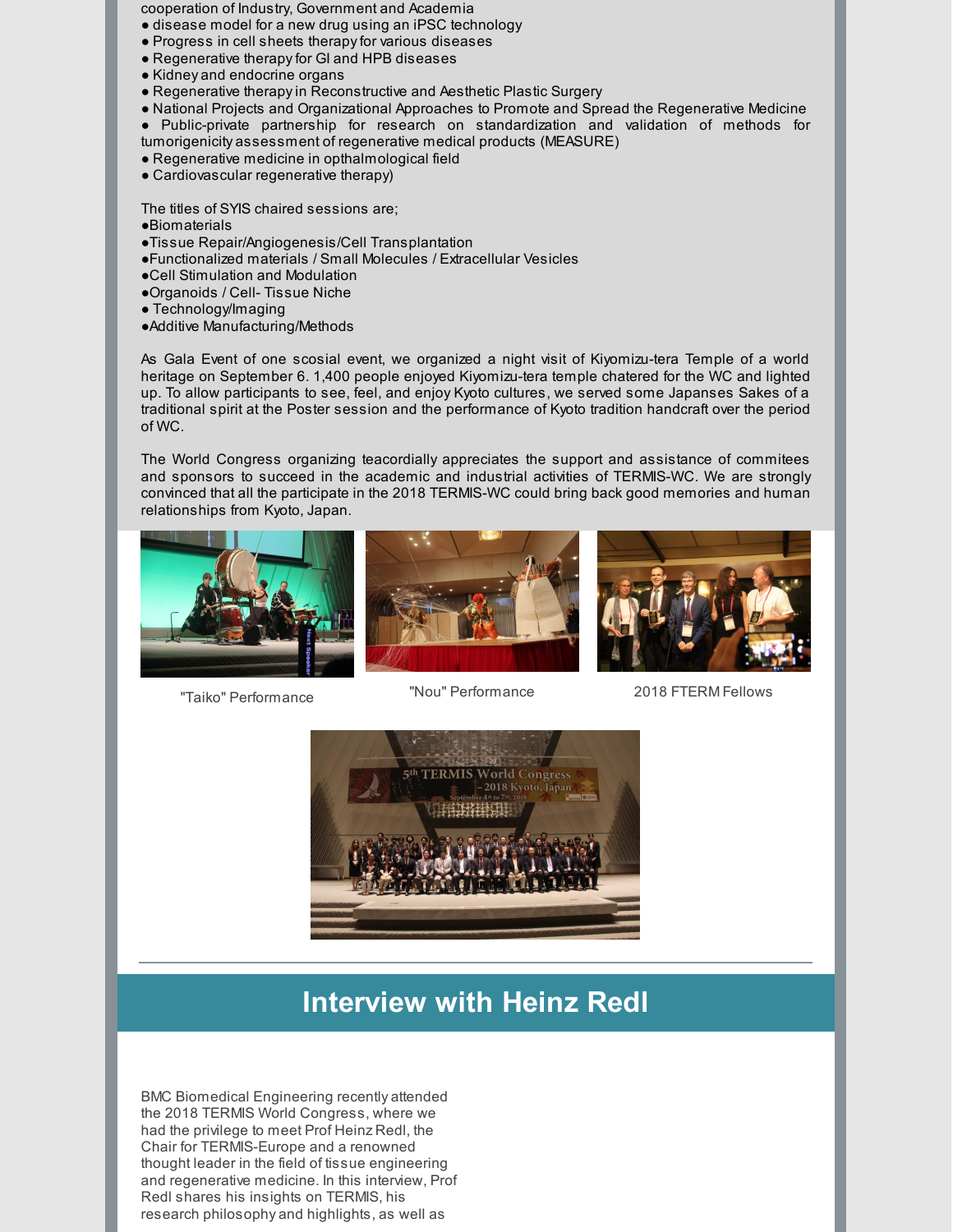his recent book series published by Springer.

#### **Full [Interview](http://blogs.biomedcentral.com/bmcseriesblog/2018/10/03/interview-chair-termis-europe-prof-heinz-redl/?utm_campaign=shareaholic&utm_medium=twitter&utm_source=socialnetwork) Available Here**



# **TEN: Drs. Heungsoo Shin and Xiumei Wang named Co-Editors-in-Chief of** *Tissue Engineering*

### **Congratulations!**

The leadership of *Tissue Engineering Parts A, B, and C* and its publisher, Mary Ann Liebert, Inc., publishers, are pleased to announce that **Dr. Heungsoo Shin**, Professor in the Department of Bioengineering at Hanyang University, Seoul, Korea, will assume the role of Co-Editor-in-Chief of *Tissue Engineering Part B: Reviews* with current Co-Editor Dr. Katja Schenke-Layland.

We would also like to warmly welcome **Dr. Xiumei Wang**, Professor at the School of Materials Science and Engineering in Tsinghua University, Beijing, China, will assume the role of Co-Editor-in-Chief of *Tissue Engineering Part C: Methods* with current Co-Editor Dr. John Jansen.

Please join us in congratulating both Drs. Shin and Wang on their new prestigious Editorial appointments. We look forward to a very exciting and impactful new year ahead in celebration of the 25th Anniversary of *Tissue Engineering*.

We would also like to take this opportunity to thank the Tissue Engineering and Regenerative Medicine International Society(TERMIS), the official society of the journal, along with our editorial board, reviewers, and authors for their continuing commitment and dedication to the field. Happy Holidays!

The Editors of *Tissue Engineering Parts A, B, and C*

Dr. Antonios Mikos Dr. John Fisher Dr. Katja Schenke-Layland Dr. Heungsoo Shin Dr. John Jansen Dr. Xiumei Wang

## **Thematic Groups**

### **Vascular Tissue Engineering (VTE)**

Dear Colleagues,

The Thematic Group on Vascular Tissue Engineering (VTE) held a Symposium at this year's 5th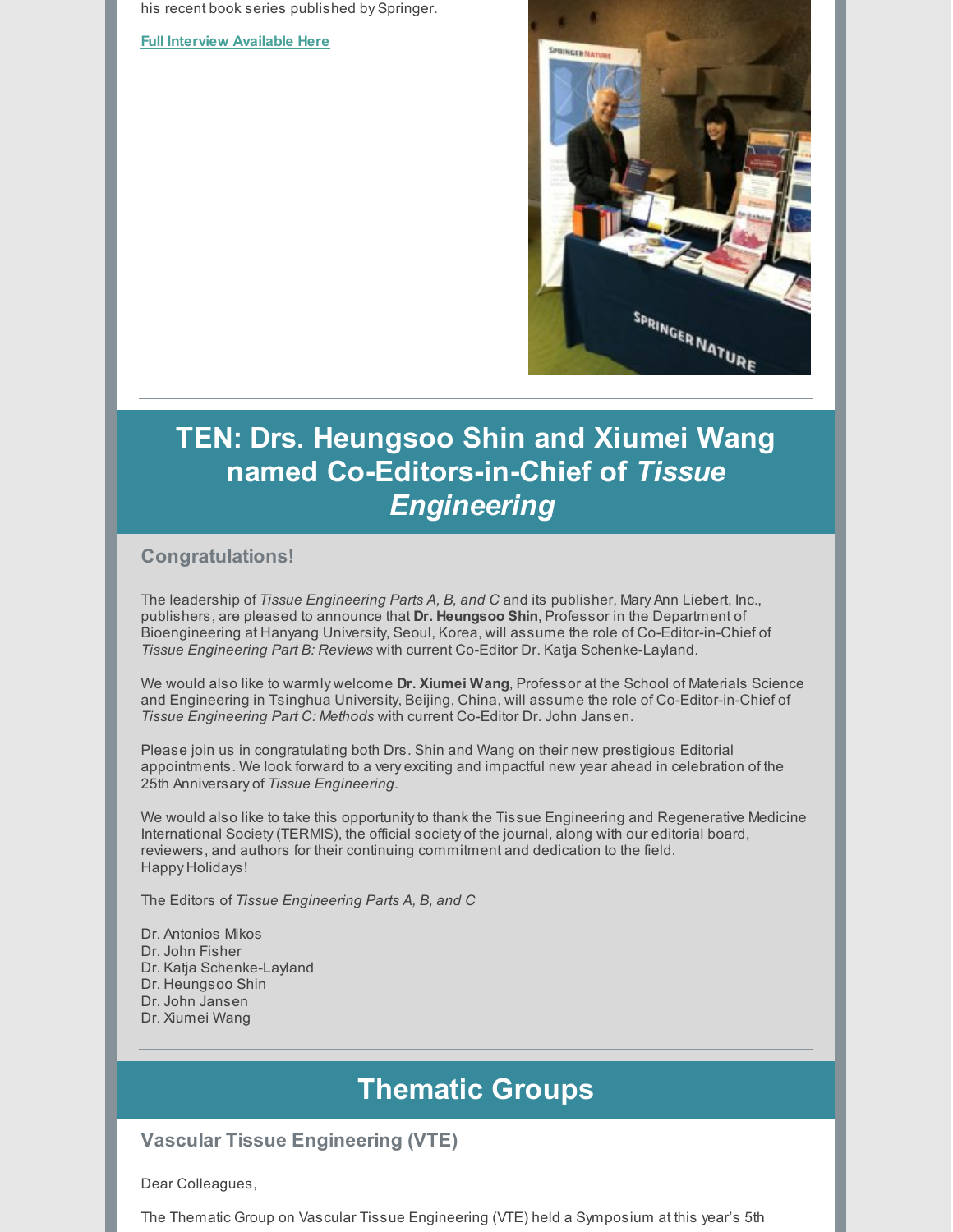TERMIS World Congress in Kyoto on September 4-7, 2018, which was organized by Profs. Deling Kong and Anthony Weiss. Prof. Anthony Weiss was the keynote speaker. The other speakers of the symposium were Profs. Xiumei Mo, Chuhong Zhu, Toshiharu Shinoka, and Gary Bowlin. Further to the involvement of our Thematic Group at the TERMIS meeting, several other international congresses concerning vascular tissue engineering were, and will be organized.

In the same month Prof. Beat Walpoth organized a Vascular Tissue Engineering Symposium during the meeting of the European Societyfor Artificial Organs (ESAO) which was held in Madrid from 12-15 September, 2018. This was followed by the meeting of the International Society for Applied Cardiovascular Biology(ISACB) held in Bordeauxfrom 16-19 September, 2018, organized by Pros. Elena Aikawa and Nicolas L'Heureux.

There will be a combined International Symposium for Applied Cardiovascular Biology and Vascular Tissue Engineering (ISACB + ISVTE) which will be held in Zurich, Switzerland on June 19-21, 2019 organized by Profs. Simon Hoerstrup, Elena Aikawa and Beat Walpoth.

#### [Symposium](http://www.irem.uzh.ch/isacb-isvte-zh2019) Website

On behalf of the VTE Committee: Beat H. WALPOTH, Geneva, Switzerland, Joris ROTMANS, Leiden, Netherlands, Toshiharu SHINOKA, Colombus, USA, Xiumei MO, Shanghai, China, Deling KONG, Tianjin, China.

### **Bioreactor Technologies Thematic Group (TG)**

## **SEEKING NEW LEADERS**

TERMIS is seeking new leaders to reestablish the Biorector Technologies Thematic Group. If you are interested, please contact the Executive [Administrator](mailto:swilburn@termis.org).

# **2019 Chapter Conferences**

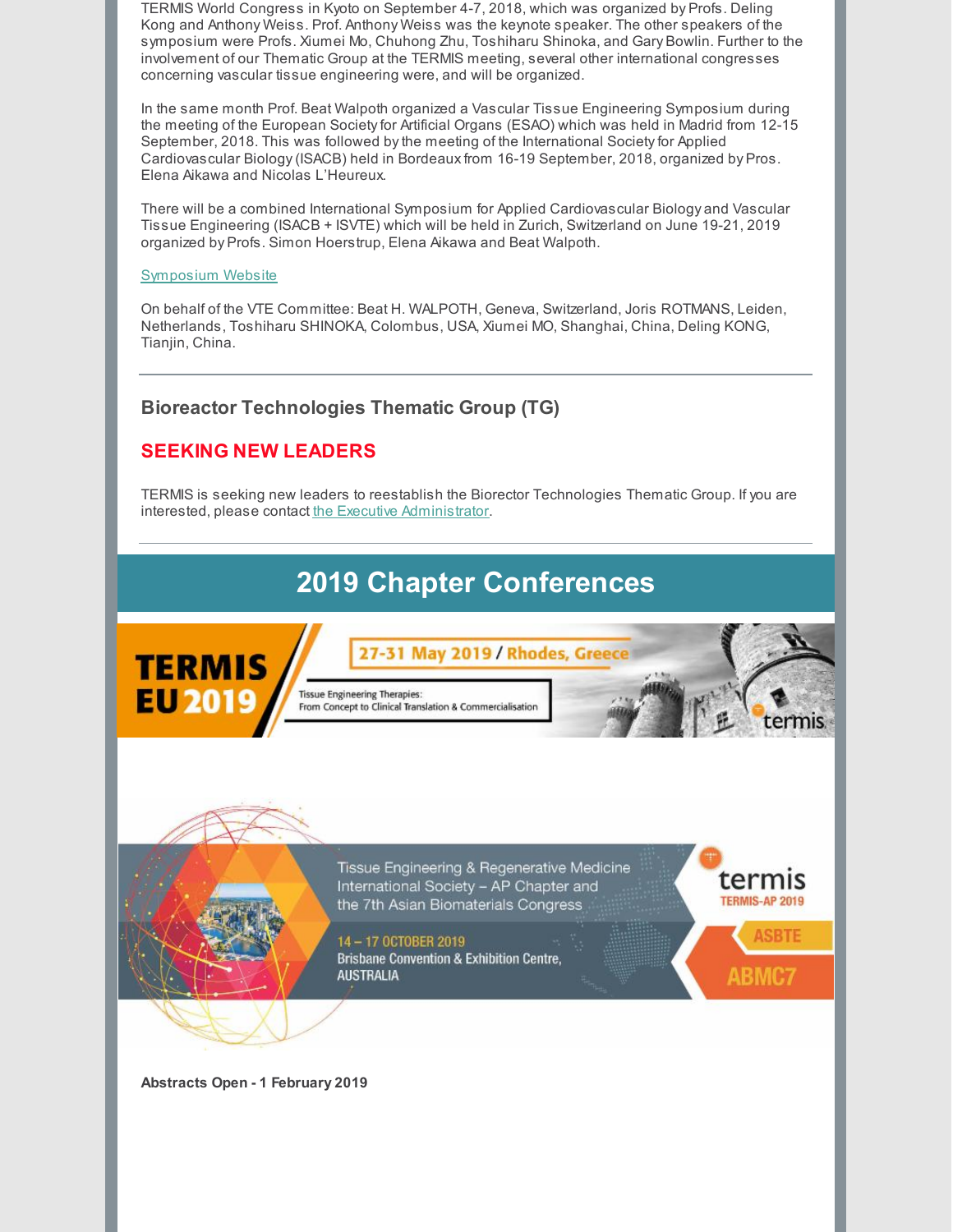

#### **Call for Symposia and Pre-Conference Workshops Now OPEN:**

Deadline to Submit - February 4, 2019

Submit a [Conference](https://form.jotform.com/81754547065160) Symposia Proposal

Submit a Proposal for [Pre-Conference](https://form.jotform.com/82825697465170) Workshop

## **2020 Chapter Conferences Mark Your Calendars**

### **2020 TERMIS-EU – Manchester, United Kingdom**

Conference Dates: 26-29 May 2020 Conference Location: Manchester Central Convention Center Conference Chairs: Prof. Sue Kimber & Prof. Sarah Cartmell Programme Chair: Dr. Stephen Richardson

#### **2020 TERMIS-AP – Kuala Lumpur, Malaysia**

Conference Dates: September 21-24, 2020 Conference Location: Istana Hotel, Kuala Lumpur Conference Co-Chairs: Dr. Thamil Selvee Ramasamy, Dr. Angela Ng Min Hwei and Dr. Badrul Hisham Yahaya

#### **2020 TERMIS-AM Conference - Toronto, ON, Canada**

Conference Dates: December 13-16, 2020 Conference Location: Sheraton Centre Toronto Hotel Conference Co-Chairs: Prof. Alison McGuigan and Prof. Penney Gilbert

## **2021 TERMIS World Congress**

### **Mark your Calendar - 31 May - 4 June**

The 6th TERMIS World Congress will be held in **Maastricht, The Netherlands** from **31 May - 4 June**.

The Conference Chairs:

Prof. dr. Lorenzo Moroni MERLN Institute - Maastricht University

Prof. dr. Liesbet Geris University of Liège – KU Leuven

Prof. dr. med. Stefan Jockenhövel RWTH University Aachen